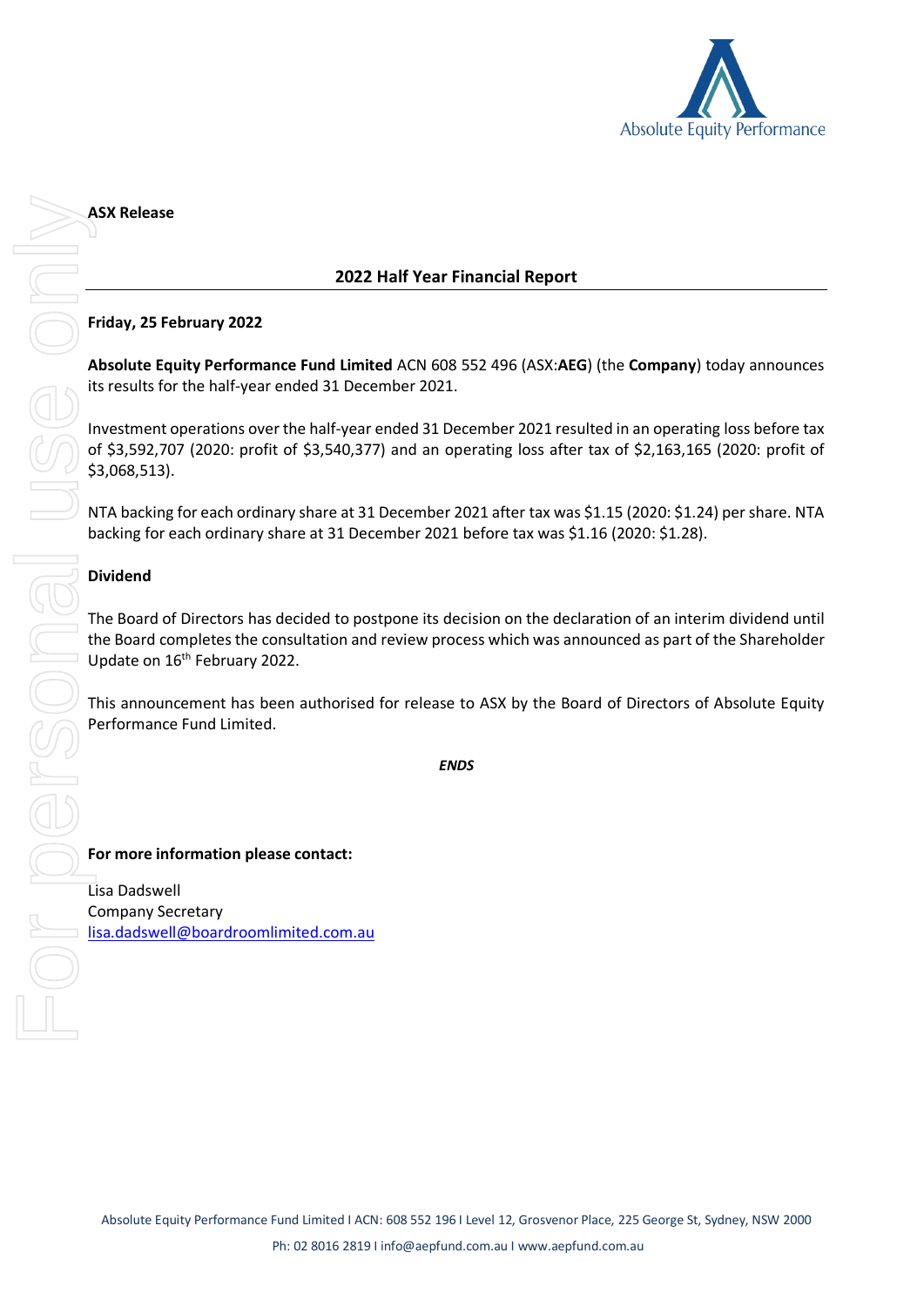# **ABSOLUTE EQUITY PERFORMANCE FUND LIMITED**

**ABN 17 608 552 496** 

**Appendix 4D Interim Financial Report for the half-year ended 31 December 2021**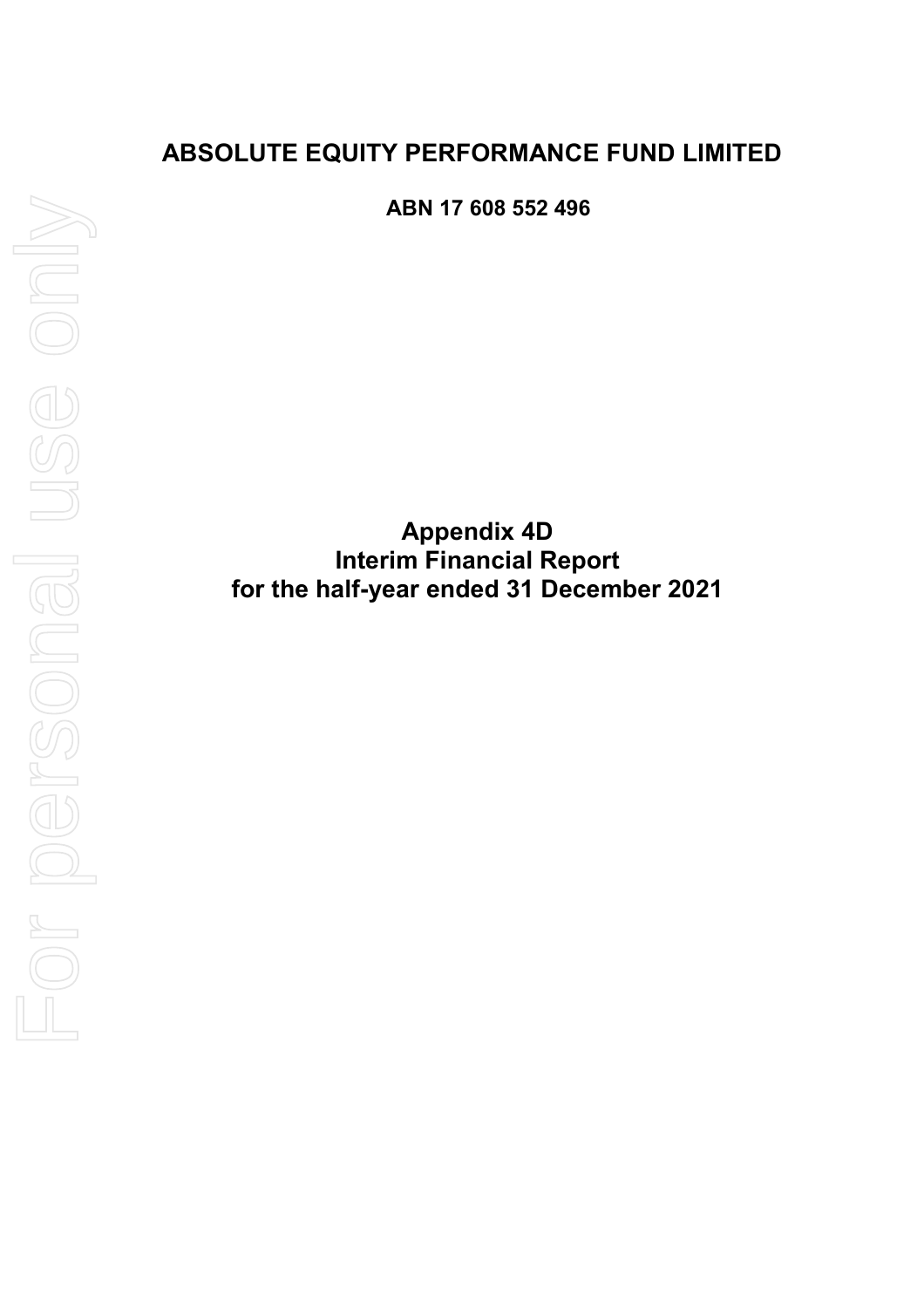# **Half-Year Report**

The Half-Year Report for Absolute Equity Performance Fund Limited ("AEG" or "the Company") is for the reporting period from 1 July 2021 to 31 December 2021.

| <b>Results</b>                                                               | 31<br>December<br>2021 | 31<br><b>December</b><br>2020<br>S | $\mathsf{u}\mathsf{p}$<br>down | %<br>movement |
|------------------------------------------------------------------------------|------------------------|------------------------------------|--------------------------------|---------------|
| Revenue from ordinary activities                                             | 3,815,737              | 11,625,554                         | down                           | (67.18)       |
| (Loss)/ Profit before tax for the period                                     | (3,592,707)            | 3.540,377                          | down                           | (201.48)      |
| (Loss)/ Profit from ordinary activities after<br>tax attributable to members | (2, 163, 165)          | 3,068,513                          | down                           | (170.50)      |

*All comparisons are to the half-year ended 31 December 2020.* 

# **Dividends**

A fully franked final dividend of 2.6 cents per share in respect of the year ended 30 June 2021 was paid on 15 October 2021.

The Board of Directors has decided to postpone its decision on the declaration of an interim dividend until the Board completes the consultation and review process, as noted in the shareholder update announced on 16 February 2022.

# **Net Tangible Assets**

| NTA per share | 31 December<br>2021 | 31 December<br>2020 |  |
|---------------|---------------------|---------------------|--|
|               |                     | S                   |  |
| - before tax  | 1.16                | 1.28                |  |
| - after tax   | 1 15                | 1.24                |  |

# **On Market Buy-back**

On 12 July 2021, the Company announced it intended to undertake an on-market share buy-back of up to 10% of the Company's issued share capital or approximately 9.2 million ordinary shares within the next 12 months.

The Company appointed Morgans Financial Limited to act on behalf of the Company in relation to the share buy-back process and the earliest date of commencement was 28 July 2021.

Between 1 July 2021 and 31 December 2021, a total of 1,715,863 shares were bought-back. The Company announced on  $16<sup>th</sup>$  February 2022 that the buy-back will be paused during the consultation and review process.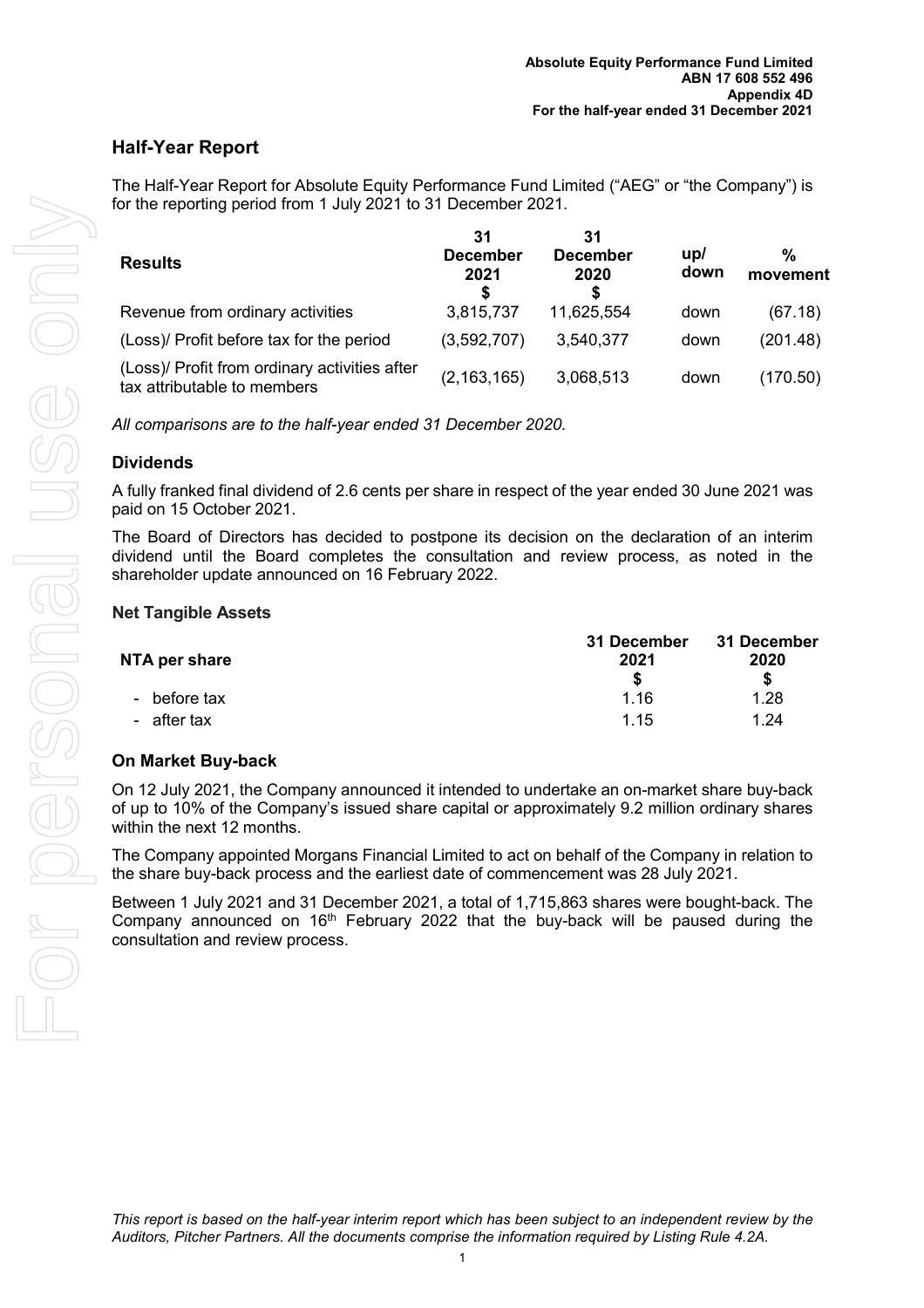# **Absolute Equity Performance Fund Limited**  ABN 17 608 552 496

# **Interim Financial Report for the half-year ended 31 December 2021**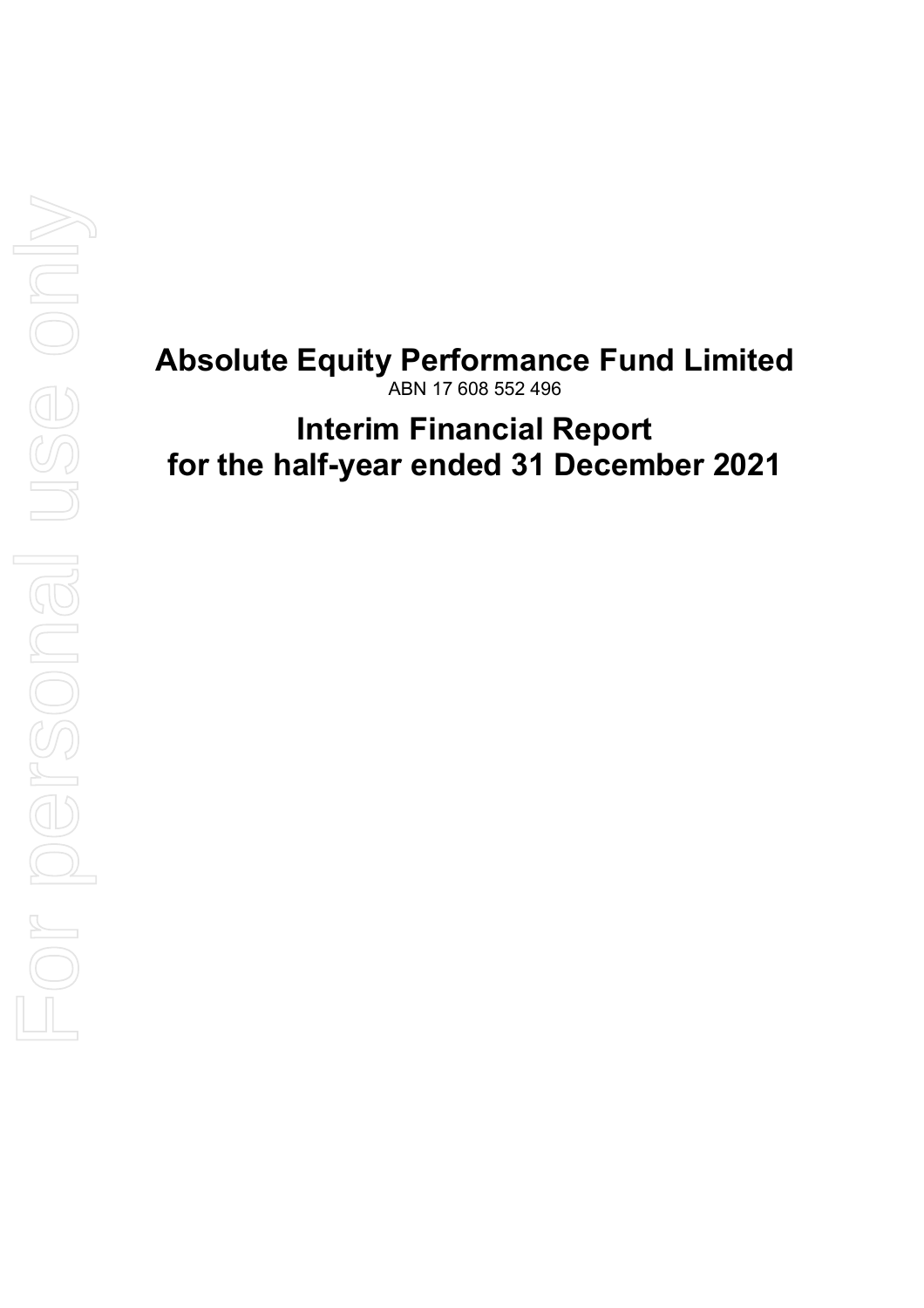# **Contents** Page

|    | <b>Corporate Directory</b><br>Directors' Report<br>Auditor's Independence Declaration<br><b>Financial Statements</b><br>Statement of Profit or Loss and Other Comprehensive Income<br><b>Statement of Financial Position</b> | $\mathbf{1}$<br>$\begin{array}{c} 2 \\ 4 \end{array}$<br>5<br>$\overline{6}$ |
|----|------------------------------------------------------------------------------------------------------------------------------------------------------------------------------------------------------------------------------|------------------------------------------------------------------------------|
|    | Statement of Changes in Equity<br><b>Statement of Cash Flows</b><br>Notes to the Financial Statements<br><b>Directors' Declaration</b><br>Independent Auditor's Review Report to the Shareholders                            | $\overline{7}$<br>$\bf 8$<br>$\boldsymbol{9}$<br>13<br>14                    |
|    |                                                                                                                                                                                                                              |                                                                              |
|    |                                                                                                                                                                                                                              |                                                                              |
|    |                                                                                                                                                                                                                              |                                                                              |
| Or |                                                                                                                                                                                                                              |                                                                              |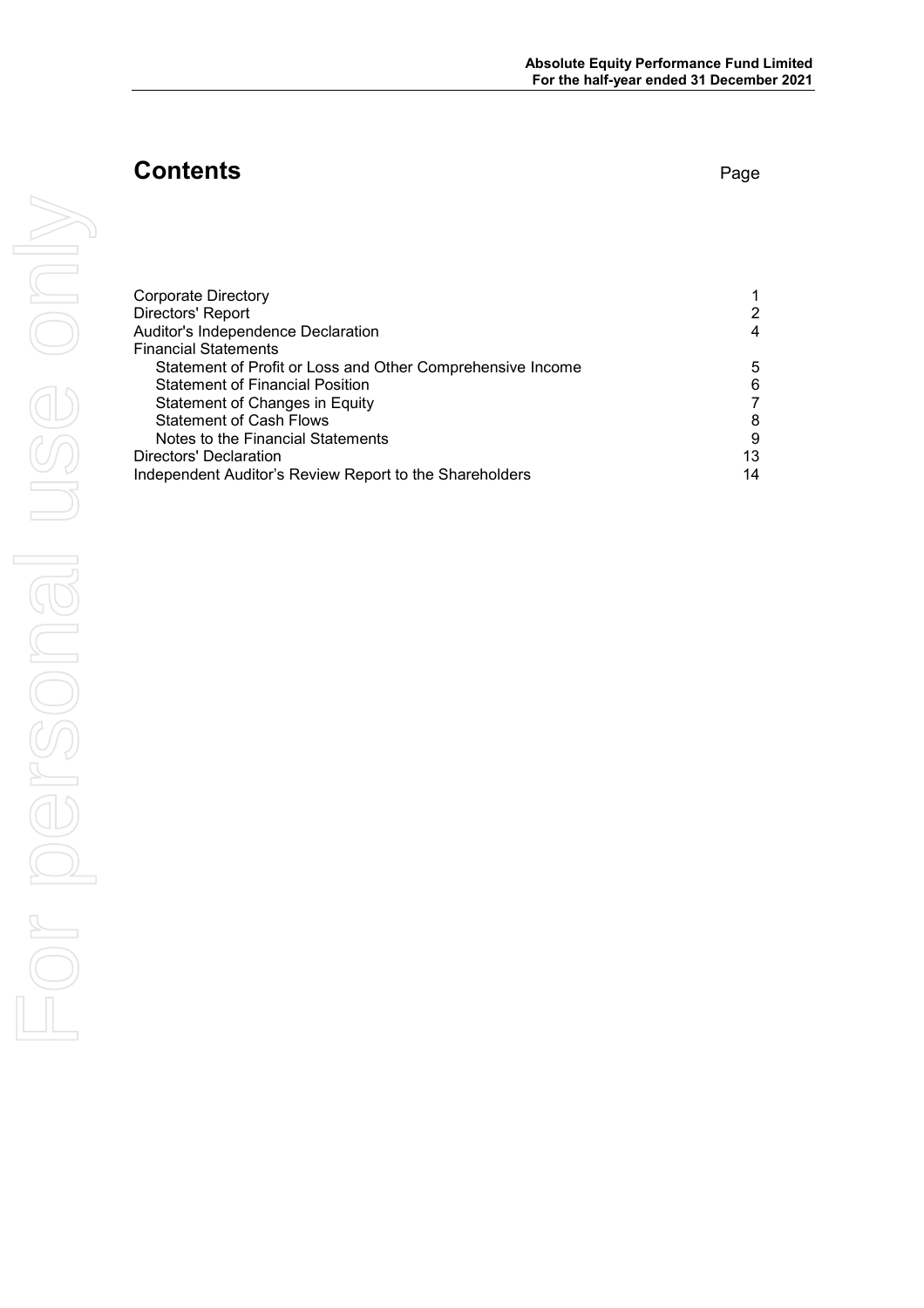# **Corporate Directory**

| <b>Directors</b>          | Marc Fisher<br>Andrew Reeve-Parker<br>Raymond Da Silva Rosa<br>Peter Lanham<br>Will Harrison<br>Daniel Liptak                              | Chairman & Managing Director<br>Independent Director (resigned 30 November 2021)<br>Independent Director (resigned 27 January 2022)<br>Independent Director (resigned 30 November 2021)<br>Independent Director (appointed 30 November 2021)<br>Independent Director (appointed 27 January 2022) |
|---------------------------|--------------------------------------------------------------------------------------------------------------------------------------------|--------------------------------------------------------------------------------------------------------------------------------------------------------------------------------------------------------------------------------------------------------------------------------------------------|
| <b>Secretary</b>          | Lisa Dadswell                                                                                                                              |                                                                                                                                                                                                                                                                                                  |
| <b>Investment Manager</b> | Level 1<br>9 Queen Street<br>Melbourne Victoria 3000                                                                                       | Bennelong Long Short Equity Management Pty Limited                                                                                                                                                                                                                                               |
| <b>Registered Office</b>  | Absolute Equity Performance Fund Limited<br>Level 12, Grosvenor Place<br>225 George Street<br>Sydney NSW 2000<br>Telephone: (02) 8016 2819 |                                                                                                                                                                                                                                                                                                  |
| <b>Auditor</b>            | <b>Pitcher Partners</b><br>Level 16, Tower 2 Darling Park<br>201 Sussex Street<br>Sydney NSW 2000<br>Telephone: (02) 9221 2099             |                                                                                                                                                                                                                                                                                                  |
| <b>Share Register</b>     | Boardroom Pty Limited<br>Level 12, 225 George Street<br>Sydney NSW 2000<br>Telephone: (02) 9290 9600<br>Fax: (02) 9279 0664                |                                                                                                                                                                                                                                                                                                  |
| <b>Share Exchange</b>     | Australian Securities Exchange (ASX)<br>The home exchange is Sydney<br>ASX code: AEG                                                       |                                                                                                                                                                                                                                                                                                  |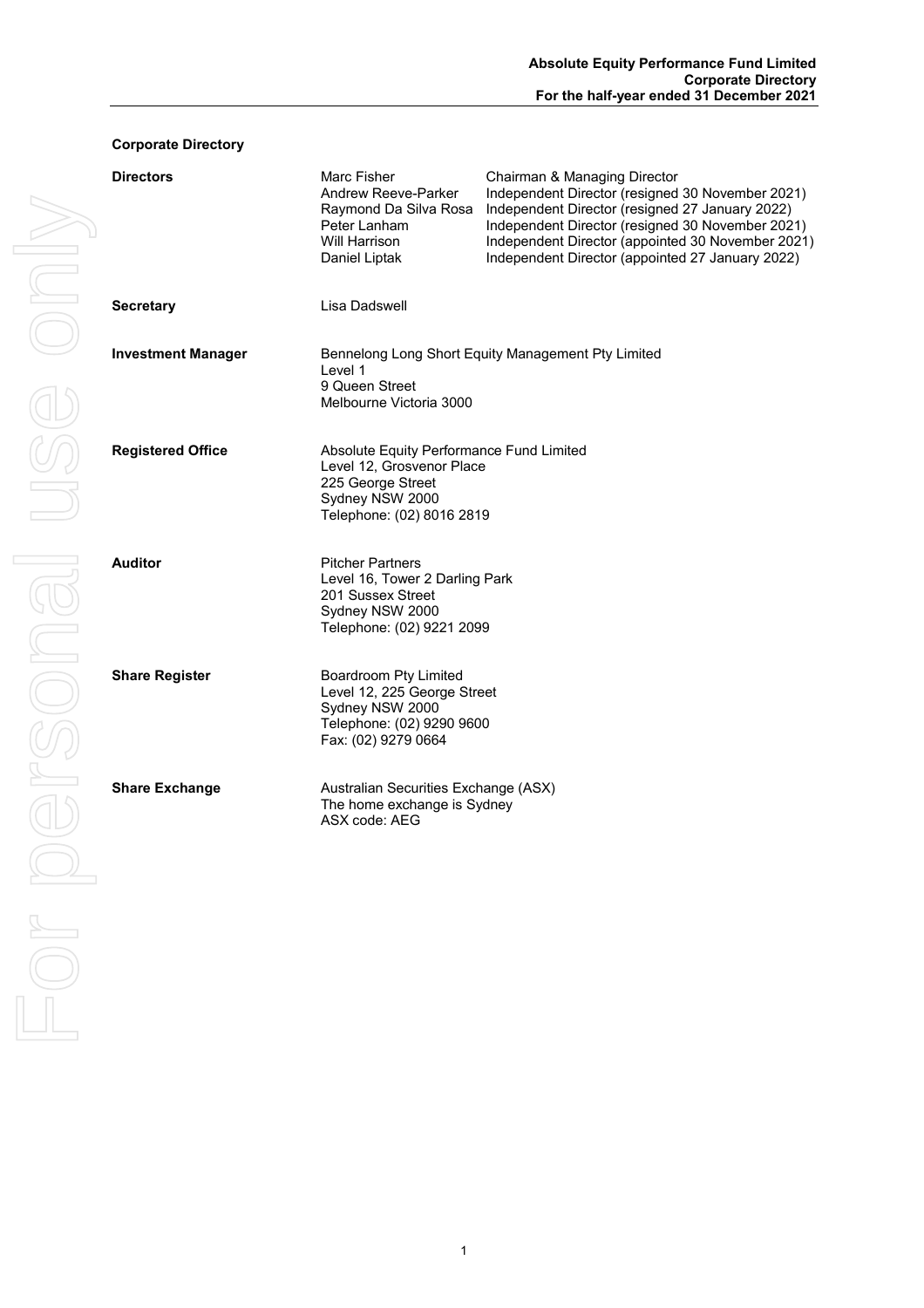#### **Directors' Report**

The Directors present their report together with the interim financial report of Absolute Equity Performance Fund Limited ("the Company") for the half-year ended 31 December 2021.

Absolute Equity Performance Fund Limited is a Company limited by shares and is incorporated in Australia.

#### **Directors**

The following persons held office as Directors during the period and up to the date of this report:

| Marc Fisher           | Chairman & Managing Director                      |
|-----------------------|---------------------------------------------------|
| Andrew Reeve-Parker   | Independent Director (resigned 30 November 2021)  |
| Raymond Da Silva Rosa | Independent Director (resigned 27 January 2022)   |
| Peter Lanham          | Independent Director (resigned 30 November 2021)  |
| Will Harrison         | Independent Director (appointed 30 November 2021) |
| Daniel Liptak         | Independent Director (appointed 27 January 2022)  |

#### **Principal Activity**

The Company was established to provide investors with the opportunity to invest in a diversified portfolio of Australian listed equities, with the aim of achieving positive returns regardless of share market performance, through an "equity market neutral" style of investing. The Company's objective is to deliver absolute returns through capital growth and income regardless of market movements.

There have been no significant changes in the Company's principal activities during the period and no change is anticipated in the future.

#### **Review of Operations**

The Company invests predominantly in S&P/ASX100 and other large capitalisation Australian listed companies. The investment will seek to provide long-term capital growth with, when possible, a steady dividend yield, franked to the maximum extent possible.

Investment operations over the half-year ended 31 December 2021 resulted in an operating loss before tax of \$3,592,707 (2020: profit of \$3,540,377) and an operating loss after tax of \$2,163,165 (2020: profit of \$3,068,513).

Asset backing for each ordinary share at 31 December 2021 after tax was \$1.15 (2020: \$1.24) per share. Asset backing for each ordinary share at 31 December 2021 before tax was \$1.16 (2020: \$1.28).

#### **On Market Buy-Back**

On 12 July 2021, the Company announced it intended to undertake an on-market share buy-back of up to 10% of the Company's issued share capital or approximately 9.2 million ordinary shares within the next 12 months.

The Company appointed Morgans Financial Limited to act on behalf of the Company in relation to the share buyback process and the earliest date of commencement was 28 July 2021.

Between 1 July 2021 and 31 December 2021, a total of 1,715,863 shares were bought-back. The Company announced on 16th February 2022 that the buy-back will be paused during the consultation and review process.

#### **Coronavirus ("Covid-19")**

The Covid-19 pandemic remains a major global issue, and is likely to have ongoing impact on the market value of equity markets and future earnings from assets. The Directors will continue to review the situation, and the Company's investment portfolio as new information emerges.

#### **Dividend**

Dividends paid or declared for payment during the period are as follows:

Fully franked dividend of 2.6 cents per share paid on 15 October 2021 \$2,394,491

The Board of Directors has decided to postpone its decision on the declaration of an interim dividend until the Board completes the consultation and review process as noted in the shareholder update announced on 16 February 2022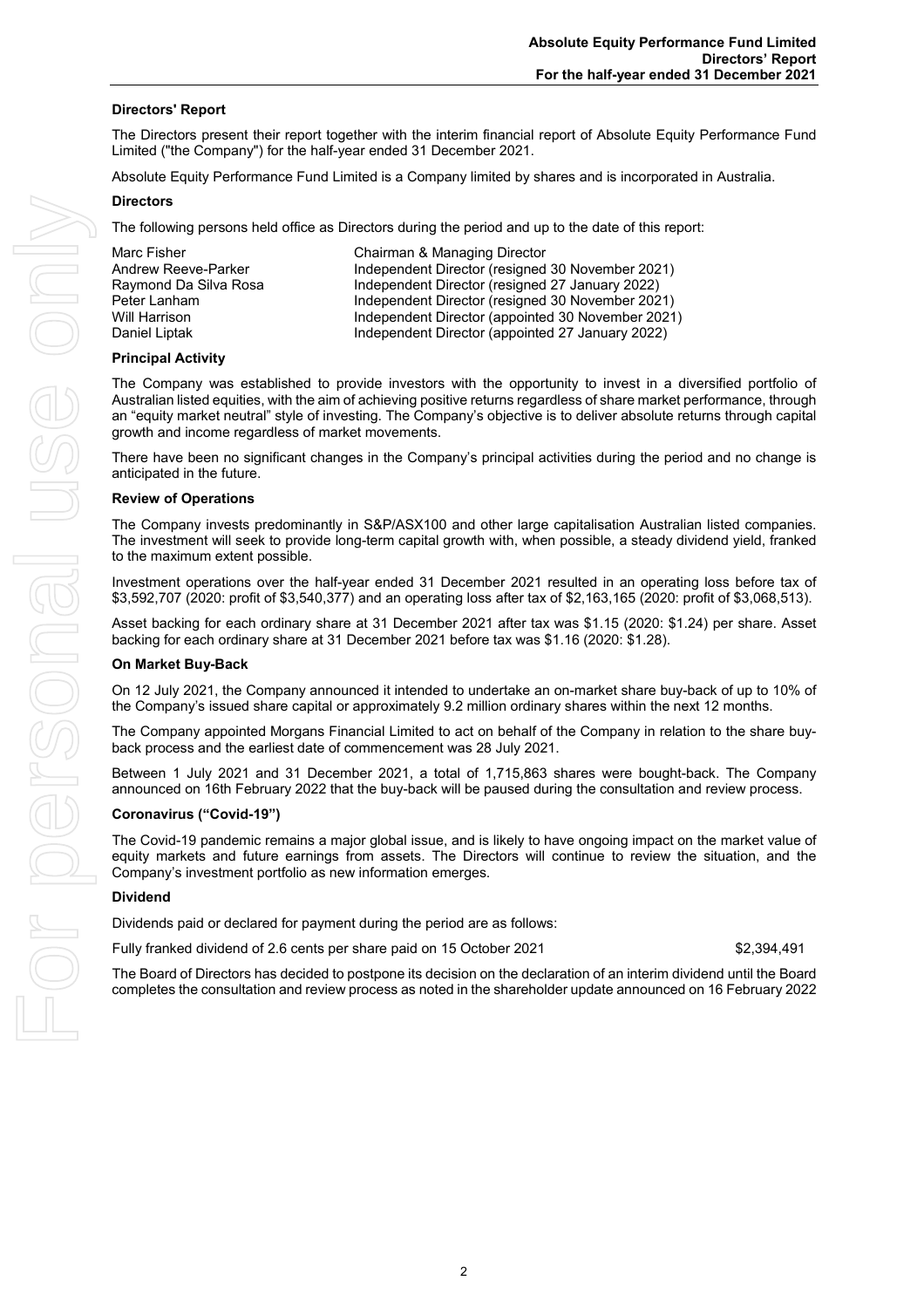#### **Events Occurring after the Reporting Period**

On 16 February 2022, the Company announced that a consultation and review process, including the appointment of legal counsel, had begun in relation to the continuation of the Company as a listed entity.

On 27 January 2022, Daniel Liptak replaced Raymond Da Silva Rosa as a Non-Executive Director of the Company.

Apart from the above, no other matter or circumstance has occurred subsequent to the period end that would materially affect the half-year financial report.

#### **Rounding of Amounts to Nearest Dollar**

In accordance with ASIC Corporations (rounding in Directors' Reports) Instrument 2016/191, the amounts in the Directors' Report have been rounded to the nearest dollar unless otherwise specified.

#### **Auditor's Independence Declaration**

A copy of the Auditor's independence declaration as required under section 307C of the *Corporations Act 2001* in relation to the review for the half-year is set out on page 4 of this financial report.

This report is made in accordance with a resolution of the Board of Directors.

Musc

Marc Fisher Chairman

Sydney 25 February 2022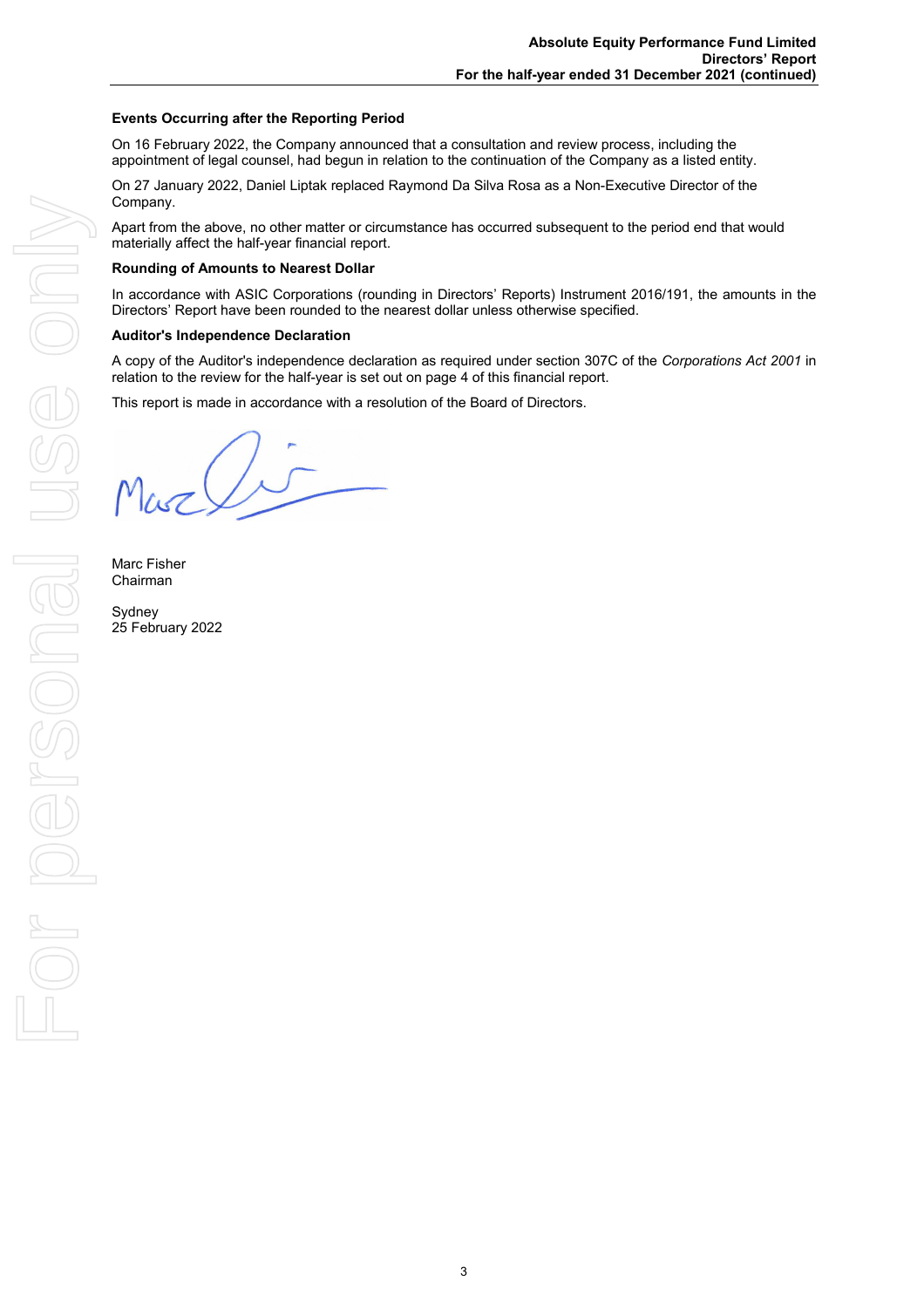

Level 16, Tower 2 Darling Park 201 Sussex Street Sydney NSW 2000

Postal Address GPO Box 1615 Sydney NSW 2001

*p.* +61 2 9221 2099 *e.* sydneypartners@pitcher.com.au

# **Auditor's Independence Declaration To the Directors of Absolute Equity Performance Fund Limited ABN 17 608 552 496**

In relation to the independent auditor's review of Absolute Equity Performance Fund Limited for the period ended 31 December 2021, to the best of my knowledge and belief there have been:

- (i) no contraventions of the auditor's independence requirements of the *Corporations Act 2001*; and
- (ii) no contraventions of APES 110 *Code of Ethics for Professional Accountants (including Independence Standards).*

**C I Chandran** Partner

**Pitcher Partners** Sydney

25 February 2022

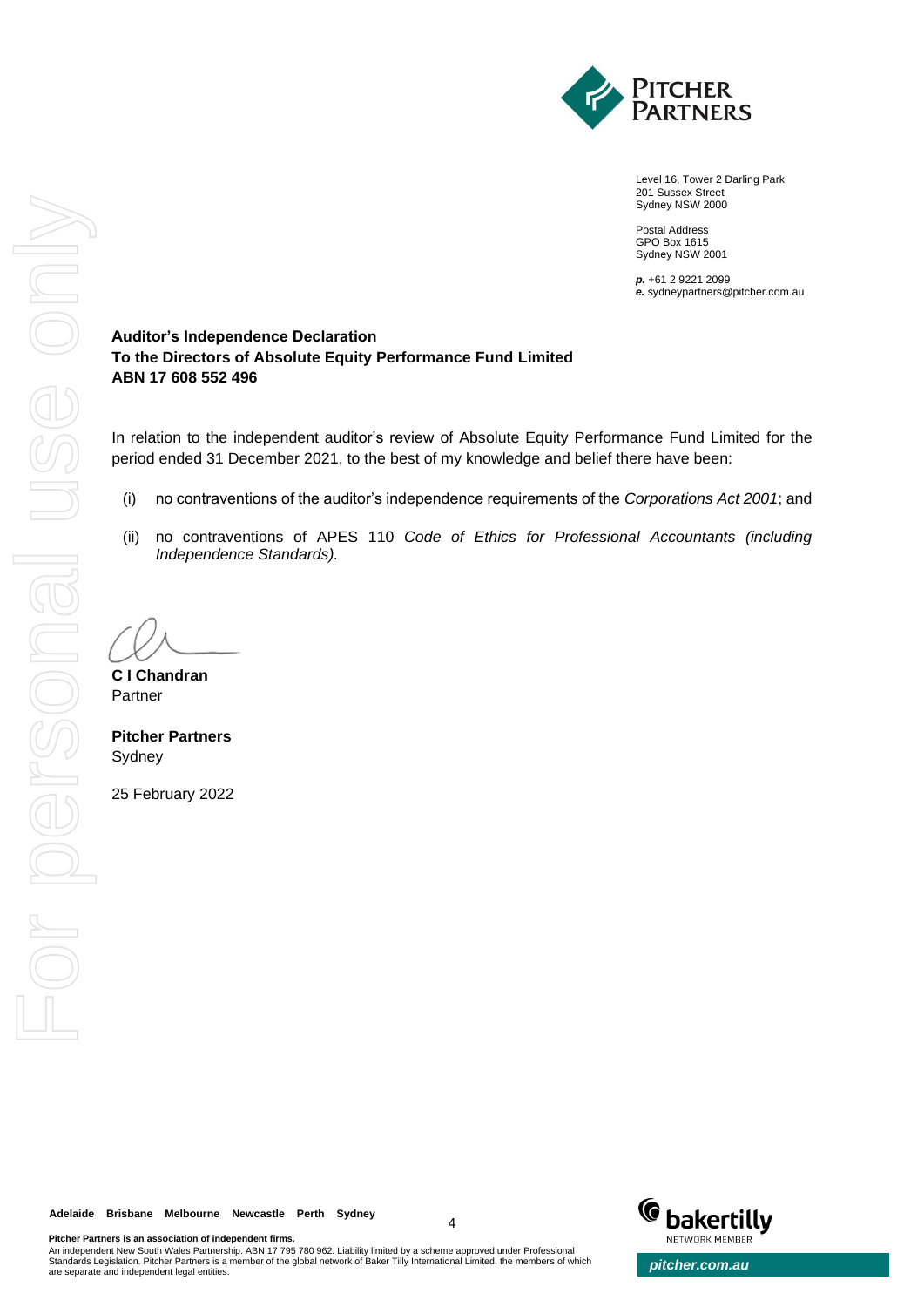| <b>Note</b>                                                                                                | 31 December 31 December<br>2021<br>\$ | 2020          |
|------------------------------------------------------------------------------------------------------------|---------------------------------------|---------------|
|                                                                                                            |                                       | \$            |
|                                                                                                            |                                       |               |
| <b>Investment Income from Ordinary Activities</b>                                                          |                                       |               |
| Net realised gains on disposal of investments                                                              | 7,176,420                             | 17,960,412    |
| Net unrealised (losses)/ gains on market value movement of investments                                     | (6,021,241)                           | (9, 113, 862) |
| Interest income received                                                                                   | 6,061                                 | 19,498        |
| Dividend income received                                                                                   | 2,654,497                             | 2,759,506     |
| <b>Total Income</b>                                                                                        | <u>3,815,737</u>                      | 11,625,554    |
| <b>Expenses</b>                                                                                            |                                       |               |
| Management fees                                                                                            | (832, 364)                            | (957, 813)    |
| Performance fees                                                                                           |                                       | (914, 956)    |
| Administration fees                                                                                        | (26, 310)                             | (25,902)      |
| Prime broker fees                                                                                          | (2,083)                               | (3, 145)      |
| Stock loan fees                                                                                            | (479, 423)                            | (685, 174)    |
| Dividends paid on borrowed stock                                                                           | (5,443,206)                           | (4,697,743)   |
| Interest expense                                                                                           | (129, 772)                            | (156, 949)    |
| Legal fees                                                                                                 | (5,236)                               | (101, 940)    |
| Brokerage commission                                                                                       | (194, 971)                            | (230, 836)    |
| Accounting fees                                                                                            | (15, 400)                             | (77, 110)     |
| Share registry fees                                                                                        | (42, 322)                             | (19, 347)     |
| Tax fees                                                                                                   | (8,531)                               | (29, 871)     |
| Directors' fees                                                                                            | (47, 500)                             | (47,500)      |
| Secretarial fees                                                                                           | (13, 838)                             | (16,689)      |
| ASX fees                                                                                                   | (51, 933)                             | (30, 492)     |
| Audit fees                                                                                                 | (45, 167)                             | (47, 929)     |
| Other expenses                                                                                             | (70, 388)                             | (41, 781)     |
| <b>Total Expenses</b>                                                                                      | (7,408,444)                           | (8,085,177)   |
| Net (Loss)/ Profit Before Income Tax                                                                       | (3,592,707)                           | 3,540,377     |
| Income tax benefit/ (expense)                                                                              | 1,429,542                             | (471, 864)    |
| Net (Loss)/ Profit for the Period After Income Tax                                                         | (2, 163, 165)                         | 3,068,513     |
| <b>Other Comprehensive (Loss)/ Income</b><br>Other comprehensive (loss)/ income for the period, net of tax |                                       |               |
| Total Comprehensive (Loss)/ Income for the Period                                                          | (2, 163, 165)                         | 3,068,513     |
|                                                                                                            |                                       |               |
|                                                                                                            | <b>Cents</b>                          | <b>Cents</b>  |
| (Loss)/ Earnings per share for profit attributable to the<br>ordinary equity holders of the Company:       |                                       |               |
| Basic and diluted (loss)/ earnings per share<br>6(a)                                                       | (2.36)                                | 3.33          |

The above Statement of Profit or Loss and other Comprehensive Income should be read in conjunction with the accompanying notes.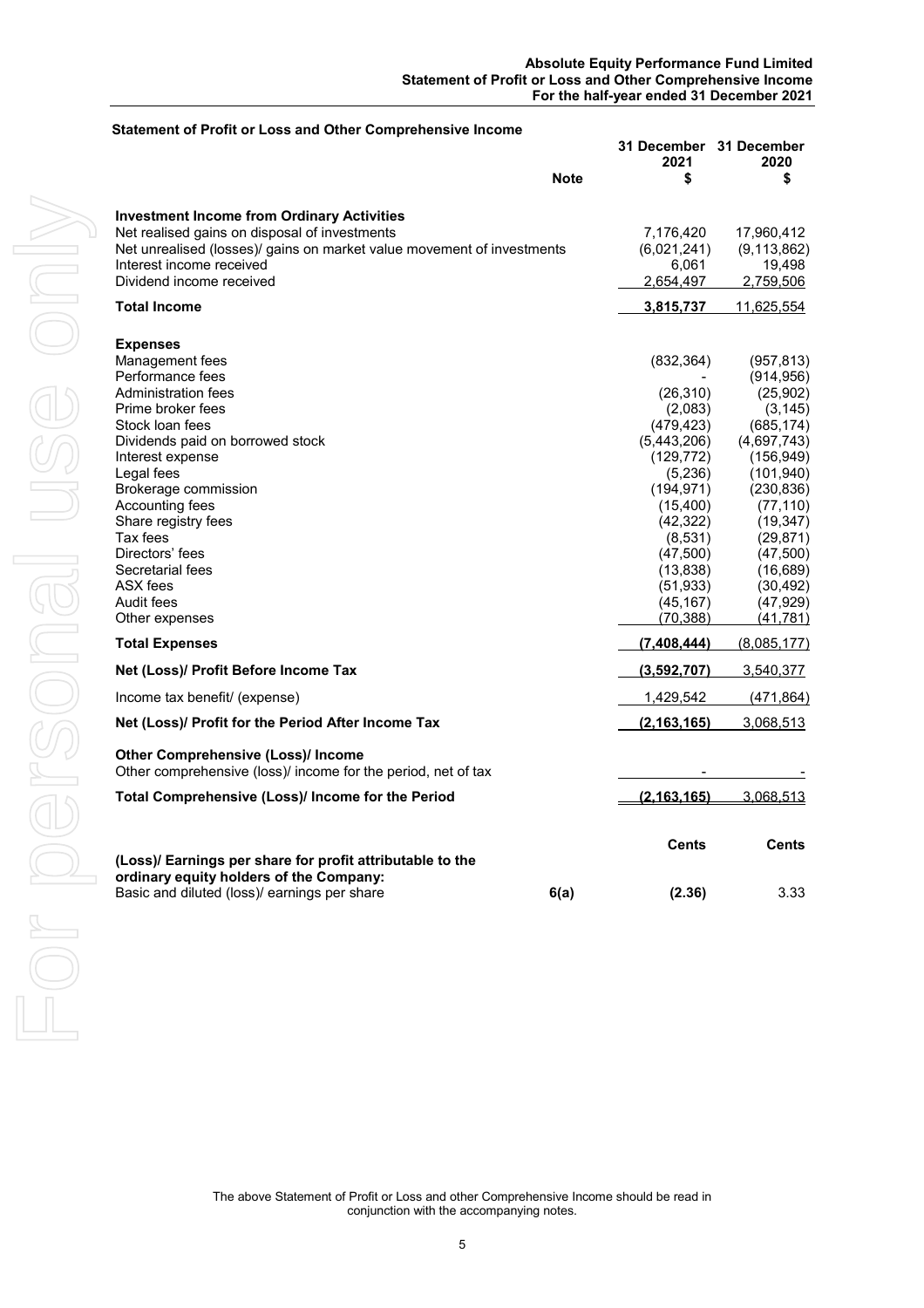#### **Statement of Financial Position**

|                                                                                                                   | <b>Note</b> | 31 December<br>2021<br>\$                | 30 June<br>2021<br>\$                    |
|-------------------------------------------------------------------------------------------------------------------|-------------|------------------------------------------|------------------------------------------|
| <b>Assets</b>                                                                                                     |             |                                          |                                          |
| Cash and cash equivalents<br>Trade and other receivables<br>Financial assets at fair value through profit or loss | 3           | 96,913,877<br>167,315<br>222,242,521     | 102,100,037<br>1,151,068<br>240,805,494  |
| <b>Total Assets</b>                                                                                               |             | 319,323,713                              | 344,056,599                              |
| <b>Liabilities</b>                                                                                                |             |                                          |                                          |
| Trade and other payables<br>Financial liabilities at fair value through profit or loss<br>Deferred tax liability  | 3           | 685,088<br>214,082,953<br>849,085        | 1,071,520<br>230,670,165<br>2,278,627    |
| <b>Total Liabilities</b>                                                                                          |             | 215,617,126                              | 234,020,312                              |
| <b>Net Assets</b>                                                                                                 |             | 103,706,587                              | 110,036,287                              |
| <b>Equity</b>                                                                                                     |             |                                          |                                          |
| Issued capital<br><b>Accumulated losses</b><br>Profits reserve                                                    | 5           | 97,768,664<br>(30.998.041)<br>36,935,964 | 99,540,708<br>(25,682,528)<br>36,178,107 |
| <b>Total Equity</b>                                                                                               |             | 103,706,587                              | 110,036,287                              |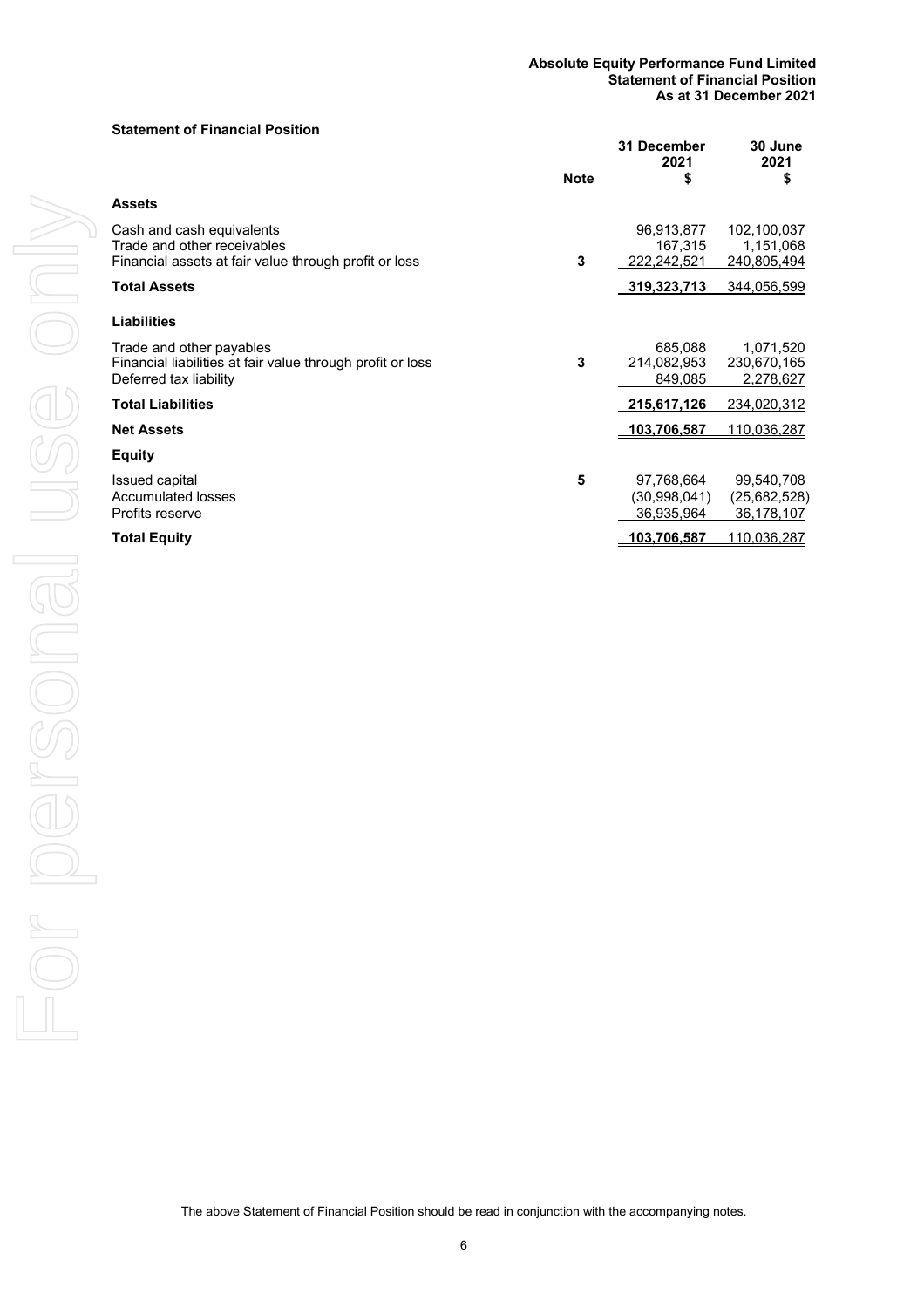# **Statement of Changes in Equity**

|                                                   | <b>Issued</b><br>Capital | <b>Profits</b><br><b>Reserve</b><br>\$ | (Accumulated<br>Losses)<br>\$       | <b>Total</b><br>equity          |
|---------------------------------------------------|--------------------------|----------------------------------------|-------------------------------------|---------------------------------|
| Balance at 1 July 2021                            | 99,540,708               | 36,178,107                             | (25,682,528) 110,036,287            |                                 |
| Loss for the period                               |                          |                                        |                                     | $(2, 163, 165)$ $(2, 163, 165)$ |
| Other comprehensive (loss)/ income for the period |                          |                                        |                                     |                                 |
| Transfer of profits during the period             |                          | 3,152,348                              | (3, 152, 348)                       |                                 |
| Transactions with owners:                         |                          |                                        |                                     |                                 |
| Dividend paid                                     |                          | (2,394,491)                            |                                     | (2,394,491)                     |
| Shares bought-back                                | (1,772,044)              |                                        |                                     | (1,772,044)                     |
| Balance at 31 December 2021                       | 97,768,664               |                                        | 36,935,964 (30,998,041) 103,706,587 |                                 |
| Balance at 1 July 2020                            | 99,604,773               |                                        | 26,036,787 (12,192,471) 113,449,089 |                                 |
| Profit for the period                             |                          |                                        | 3,068,513                           | 3,068,513                       |
| Other comprehensive income for the period         |                          |                                        |                                     |                                 |
| Transfer of profits during the period             |                          |                                        | 14,930,303 (14,930,303)             |                                 |
| Transactions with owners:                         |                          |                                        |                                     |                                 |
| Dividend paid                                     |                          | (2,394,491)                            |                                     | (2,394,491)                     |
| Shares bought-back                                | (64, 085)                |                                        |                                     | (64, 085)                       |
| Balance at 31 December 2020                       | 99,540,688               |                                        | 38,572,599 (24,054,261) 114,059,026 |                                 |
|                                                   |                          |                                        |                                     |                                 |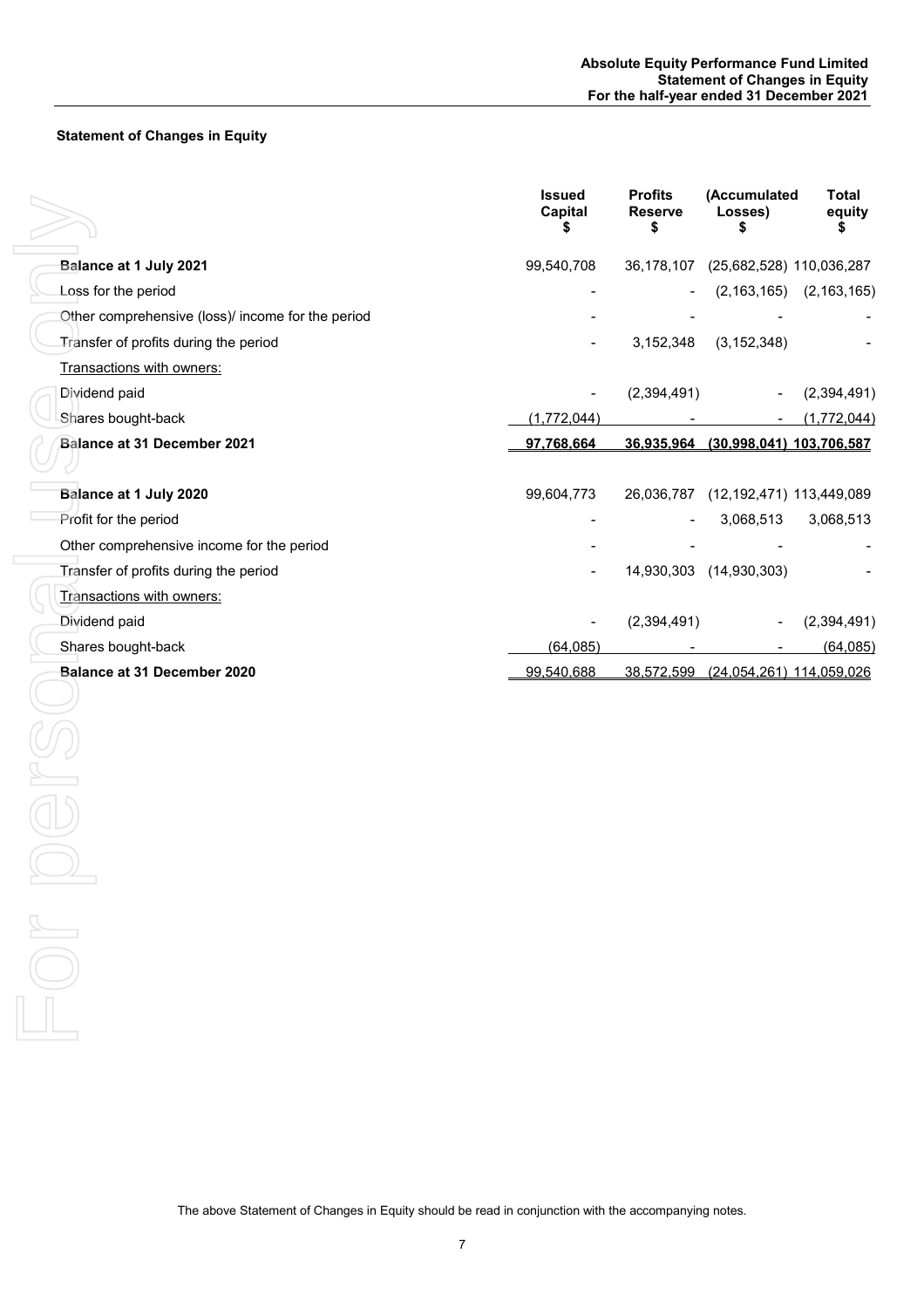#### **Statement of Cash Flows**

|                                                                    | <b>31 December</b><br>2021<br>\$ | 31 December<br>2020<br>\$ |
|--------------------------------------------------------------------|----------------------------------|---------------------------|
| <b>Cash Flows from Operating Activities</b>                        |                                  |                           |
| Proceeds from sale of investments                                  | 89,350,531                       | 119,891,153               |
| Payment for investments                                            | (85,737,969)                     | (110, 754, 889)           |
| Interest received                                                  | 5,734                            | 20,702                    |
| Dividends received                                                 | 3,082,578                        | 3,876,170                 |
| Dividends paid on borrowed stock                                   | (5,798,976)                      | (4, 433, 377)             |
| Interest paid                                                      | (129,627)                        | (126, 345)                |
| Management fees paid                                               | (842, 534)                       | (959, 833)                |
| Performance fees paid                                              |                                  | (4,535,827)               |
| Payment for other expenses                                         | (949, 362)                       | <u>(1,415,630)</u>        |
| Net Cash (Used in)/ Provided by Operating Activities               | (1,019,625)                      | 1,562,124                 |
| <b>Cash Flows from Financing Activities</b>                        |                                  |                           |
| Shares bought-back                                                 | (1,772,044)                      | (64, 085)                 |
| Dividend paid                                                      | (2,394,491)                      | <u>(2,394,491)</u>        |
| <b>Net Cash (Used in) Financing Activities</b>                     | (4, 166, 535)                    | (2,458,576)               |
|                                                                    |                                  |                           |
| Net (Decrease) in Cash and Cash Equivalents Held                   | (5, 186, 160)                    | (896, 452)                |
| Cash and cash equivalents at the beginning of the financial period | 102,100,037                      | <u>118,093,156</u>        |
| Cash and cash equivalents at end of financial period               | 96,913,877                       | <u>117,196,704</u>        |
|                                                                    |                                  |                           |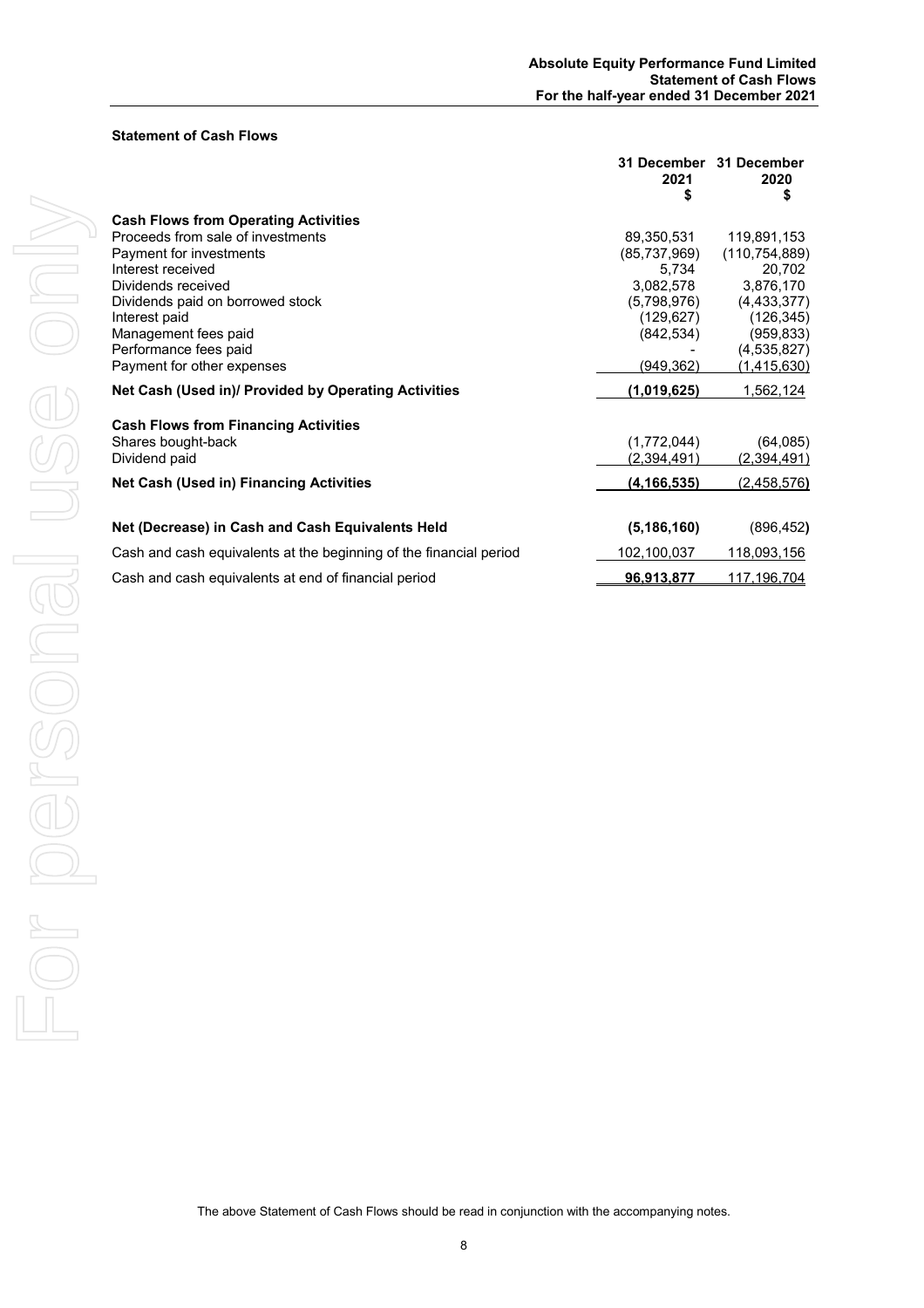#### **1 Significant Accounting Policies**

The principal accounting policies adopted in the preparation of these interim financial statements are set out below.

The interim financial statements were authorised for issue on 25 February 2022 by the Board of Directors.

#### **Basis of Preparation**

These interim financial statements for the half-year reporting period ended 31 December 2021 have been prepared in accordance with Australian Accounting Standard AASB 134 *Interim Financial Reporting* and the Corporations Act 2001. The interim financial statements of the Company also comply with IAS 34 *Interim Financial Reporting* as issued by the International Accounting Standards Board (IASB).

These interim financial statements do not include all the notes of the type normally included in an annual financial report. Accordingly, this report is to be read in conjunction with the annual report for the year ended 30 June 2021 and any public announcements made by the Company during the interim reporting period in accordance with the continuous disclosure requirements of the *Corporations Act 2001*.

The interim financial statements have been prepared on an accrual basis and are based on historical costs modified by the revaluation of selected non-current assets, financial assets and financial liabilities for which the fair value basis of accounting has been applied.

In accordance with ASIC Corporations (rounding in Directors' Reports) Instrument 2016/191, the amounts in the Directors' Report have been rounded to the nearest dollar unless otherwise specified.

#### **Going Concern**

The directors are satisfied that the Company has sufficient resources to continue in operation for the foreseeable future, a period of not less than 12 months from the date of this report. Accordingly, they continue to adopt the going concern basis in preparing the interim financial statements.

#### **New and Amended Accounting Standards Adopted**

There are no standards, interpretations or amendments to existing standards that are effective for the first time for the financial year beginning 1 July 2021 that have a material impact on the amounts recognised in the prior periods or will affect the current or future periods.

#### **New and Amended Accounting Standards not Adopted**

A number of new standards, amendments to standards and interpretations are effective for annual periods beginning on or after 1 January 2022 and have not been early adopted in preparing these condensed financial statements. None of these are expected to have a material effect on the financial statements of the Company.

|     |                                                                                         | 2021<br>S | 31 December 31 December<br>2020<br>\$ |
|-----|-----------------------------------------------------------------------------------------|-----------|---------------------------------------|
|     | <b>Dividends</b>                                                                        |           |                                       |
| (a) | <b>Dividends Paid</b>                                                                   |           |                                       |
|     | 2021 fully franked final dividend of 2.6 cents per share<br>$(2020: 2.6 \text{ cents})$ | 2,394,491 | 2,394,491                             |
|     |                                                                                         | 2.394.491 | 2,394,491                             |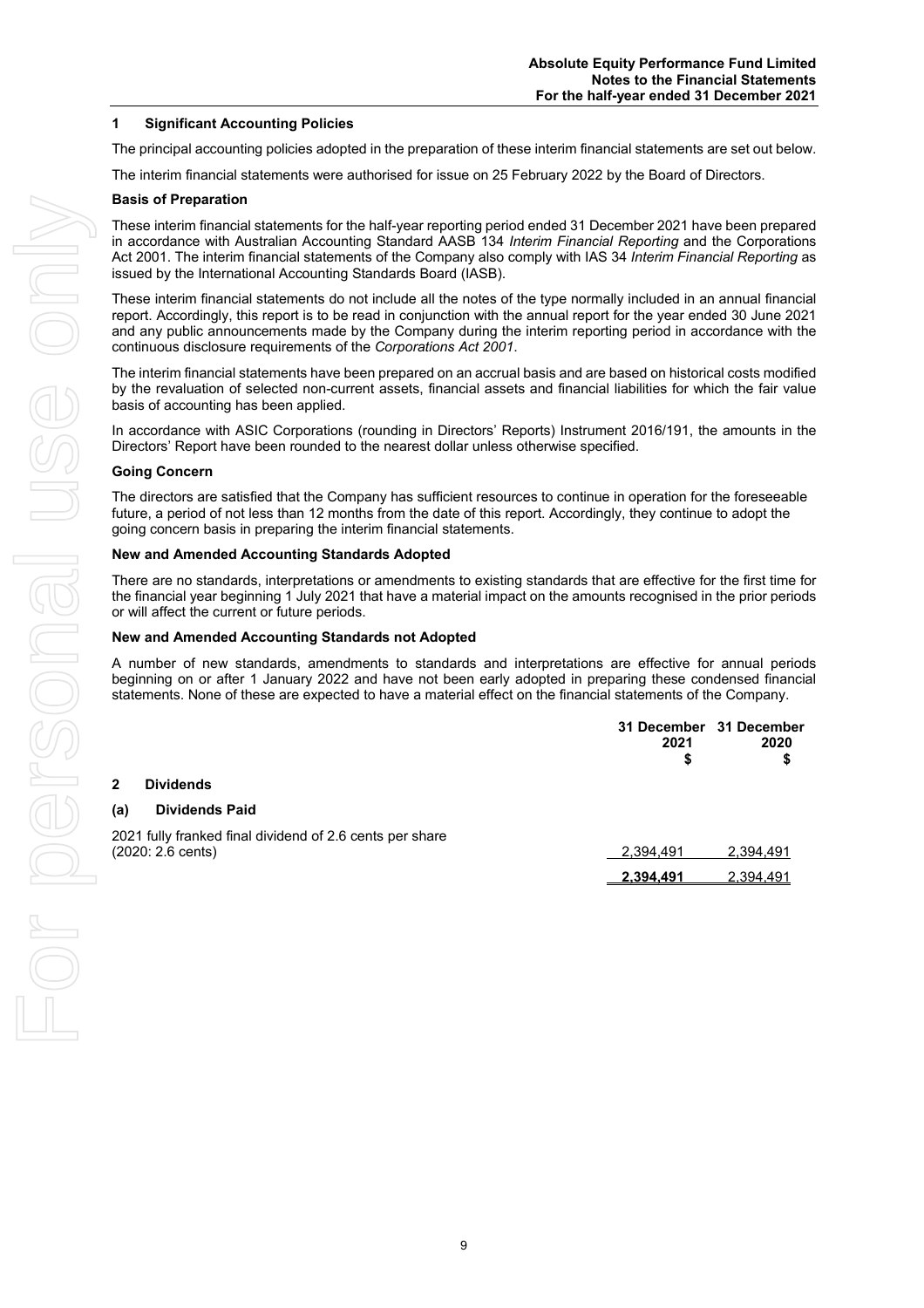#### **2 Dividends (continued)**

# **(b) Dividends Not Recognised at the End of the Period**

The Board of Directors has decided to postpone its decision on the declaration of an interim dividend until the Board completes the consultation and review process, as noted in the shareholder update announced on 16 February 2022 (2021: \$2,394,491).

# **3 Fair Value Measurements**

The Company measures and recognises its financial assets and liabilities at fair value through profit or loss ("FVTPL") on a recurring basis.

# **(a) Fair Value Hierarchy**

AASB 13: *Fair Value Measurement* requires the disclosure of fair value information using a fair value hierarchy reflecting the significance of the inputs in making the measurements. The fair value hierarchy consists of the following levels:

- Quoted prices (unadjusted) in active markets for identical assets or liabilities (level 1);
- Inputs other than quoted prices included within Level 1 that are observable for the asset or liability, either directly (as prices) or indirectly (derived from prices) (level 2); and
- Inputs for the asset or liability that are not based on observable market data (unobservable inputs) (level 3).

# *(i) Recognised Fair Value Measurements*

The following table presents the Company's assets and liabilities measured and recognised at fair value.

| At 31 December 2021                                                                     | Level 1<br>S       | Level <sub>2</sub><br>S | Level 3<br>S | Total<br>S                 |
|-----------------------------------------------------------------------------------------|--------------------|-------------------------|--------------|----------------------------|
| <b>Financial assets at FVTPL</b><br>Australian listed equity securities                 | 222,242,521        |                         |              | 222,242,521                |
| <b>Total financial assets</b>                                                           | <u>222.242.521</u> |                         |              | 222, 242, 521              |
| <b>Financial liabilities at FVTPL</b><br>Australian listed equity securities sold short | 214,082,953        |                         |              | <u>214,082,953</u>         |
| <b>Total financial liabilities</b>                                                      | <u>214,082,953</u> |                         |              | <u>214.082.953</u>         |
| At 30 June 2021                                                                         | Level 1<br>S       | Level 2<br>S            | Level 3      | Total<br>S                 |
|                                                                                         |                    |                         |              |                            |
| <b>Financial assets at FVTPL</b><br>Australian listed equity securities                 | 240,805,494        |                         |              |                            |
| <b>Total financial assets</b>                                                           | 240,805,494        |                         |              | 240,805,494<br>240,805,494 |
| <b>Financial liabilities at FVTPL</b><br>Australian listed equity securities sold short | 230,670,165        |                         |              | 230,670,165                |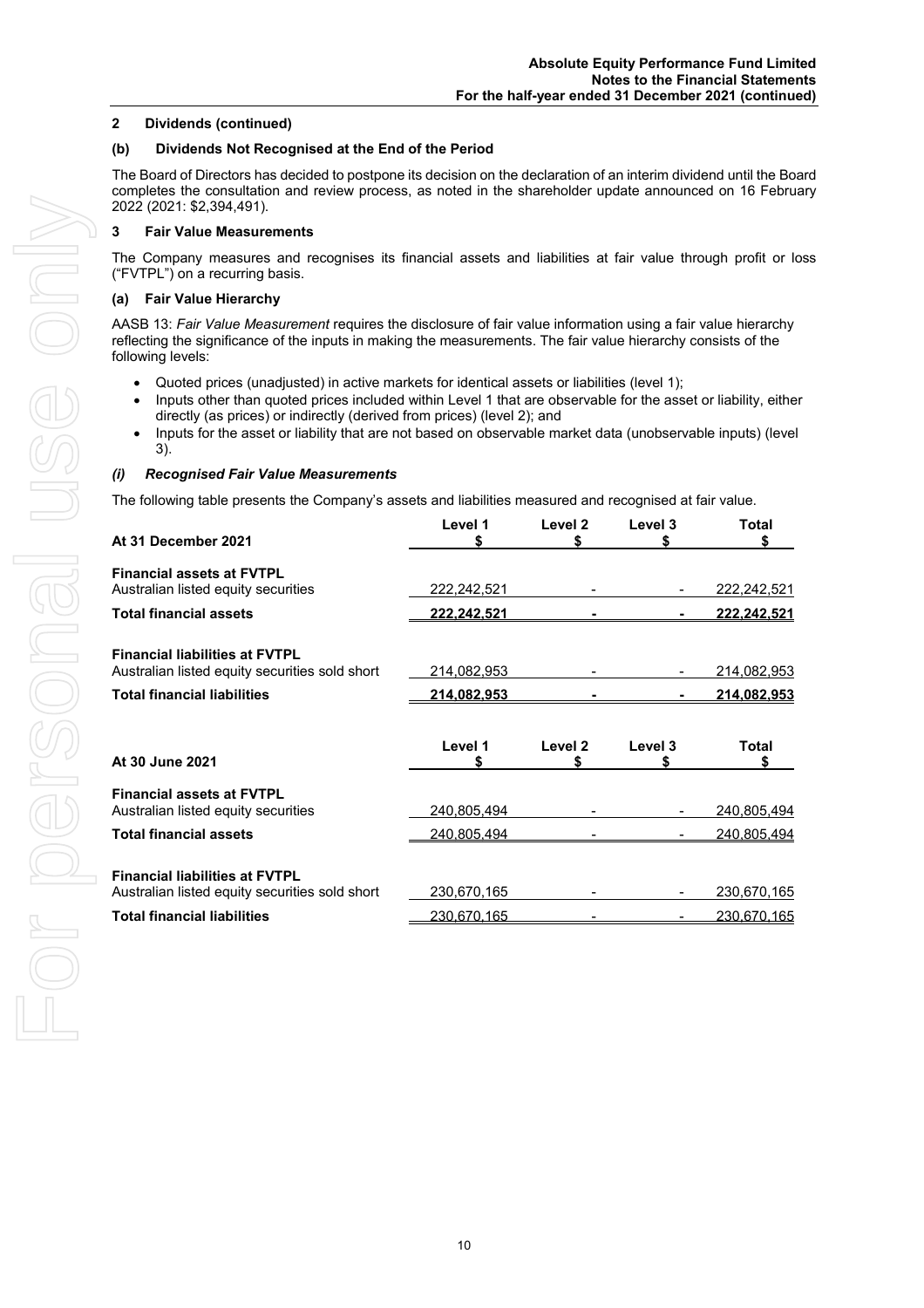#### **3 Fair Value Measurements (continued)**

#### *(i) Recognised Fair Value Measurements (continued)*

There were no transfers between levels for recurring fair value measurements during the period.

The Company's policy is to recognise transfers into and transfers out of fair value hierarchy levels as at the end of the reporting period.

The carrying amounts of all financial instruments are reasonable approximations of the respective instrument's fair value.

#### **4 Segment Information**

The Company has only one reportable segment. The Company is engaged solely in investment activities, deriving revenue from dividend income, interest income and from the sale of its investments.

#### **5 Issued Capital**

|     |                                                                | 31 December 2021<br>No of |                     | 30 June 2021<br>No of       |             |
|-----|----------------------------------------------------------------|---------------------------|---------------------|-----------------------------|-------------|
|     |                                                                | shares                    | \$                  | shares                      | \$          |
| (a) | <b>Share Capital</b>                                           |                           |                     |                             |             |
|     | Ordinary shares                                                | 90,379,949                | 97,768,664          | 92,095,812                  | 99.540,708  |
| (b) | <b>Movements in Ordinary Share Capital</b>                     |                           |                     |                             |             |
|     | 31 December 2021                                               |                           | Number of<br>shares | <b>Application</b><br>price | S           |
|     | Opening balance at 1 July 2021                                 |                           | 92,095,812          |                             | 99,540,708  |
|     | Shares issued on dividends re-invested *<br>Shares bought-back | (c)                       | (1,715,863)         |                             | (1,772,044) |
|     | Closing balance at 31 December 2021                            |                           | 90,379,949          |                             | 97.768.664  |
|     | 30 June 2021                                                   |                           | Number of<br>shares | <b>Application</b><br>price | \$          |
|     | Opening balance at 1 July 2020                                 |                           | 92,152,920          |                             | 99,604,773  |
|     | Shares issued on dividends re-invested<br>Shares bought-back   |                           | <u>(57,108)</u>     |                             | (64, 065)   |
|     | Closing balance at 30 June 2021                                |                           | 92,095,812          |                             | 99,540,708  |

\* As the share price for the Company was less than the Company's NTA at the time of the final dividend payment on 15 October 2021, cash available for distribution as dividends on shares subject to the dividend reinvestment plan was used to acquire the Company's shares on-market and therefore no new shares were issued.

#### **(c) Share Buy-Back**

On 12 July 2021, the Company announced it intended to undertake an on-market share buy-back of up to 10% of the Company's issued share capital or approximately 9.2 million ordinary shares within the next 12 months. The share buy-back commenced on 5 October 2021 and during the period ended 31 December 2021, 1,715,863 shares have been bought-back. The shares bought-back were subsequently cancelled.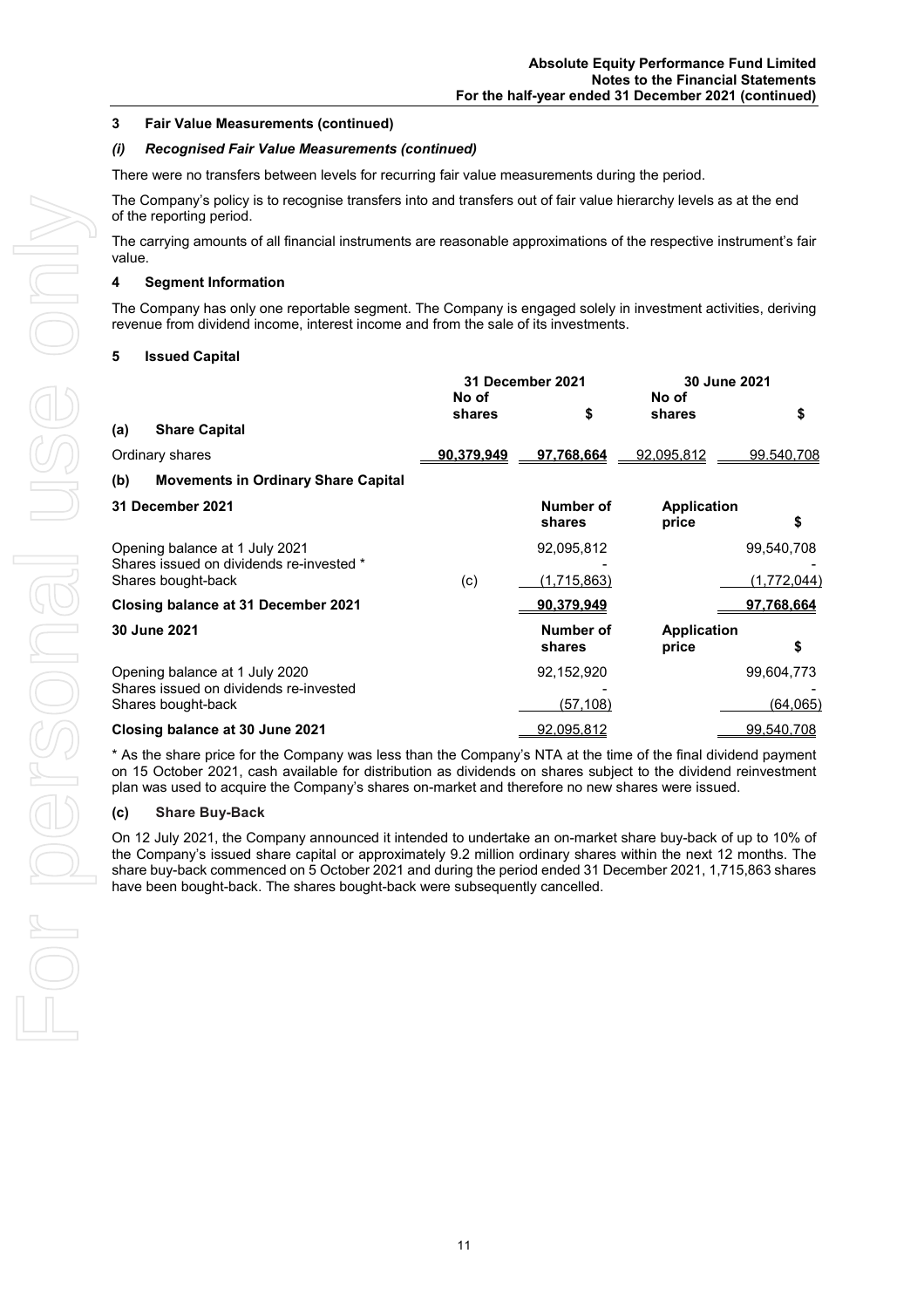| 6<br>(Loss)/ Earnings per Share                                                                                                   | 31 December<br>2021<br>\$ | 31 December<br>2020<br>\$ |
|-----------------------------------------------------------------------------------------------------------------------------------|---------------------------|---------------------------|
| (Loss)/ Profit after income tax used in the calculation of basic and diluted<br>earnings per share                                | (2, 163, 165)             | 3,068,513                 |
| Basic (Loss)/ Earnings per Share<br>(a)                                                                                           | <b>Cents</b>              | Cents                     |
| Basic and diluted (loss)/ earnings per share attributable to the ordinary<br>equity holders of the Company                        | (2.36)                    | 3.33                      |
| Weighted Average Number of Shares Used as Denominator<br>(b)                                                                      | No. of<br>shares          | No. of<br>shares          |
| Weighted average number of ordinary shares used as the<br>denominator in calculating basic and diluted (loss)/ earnings per share | 91.536.938                | 92.096.323                |

As at the end of the period, there are no outstanding securities that are potentially dilutive in nature for the Company.

# **7 Events Occurring After the Reporting Period**

On 16 February 2022, the Company announced that a consultation and review process, including the appointment of legal counsel, had begun in relation to the continuation of the Company as a listed entity.

On 27 January 2022, Daniel Liptak replaced Raymond Da Silva Rosa as a Non-Executive Director of the Company.

Apart from the above, the Directors are not aware of any other events subsequent to period end that would materially affect the half-year financial report.

#### **8 Contingencies and Commitments**

The Company had no material contingent liabilities or commitments as at 31 December 2021.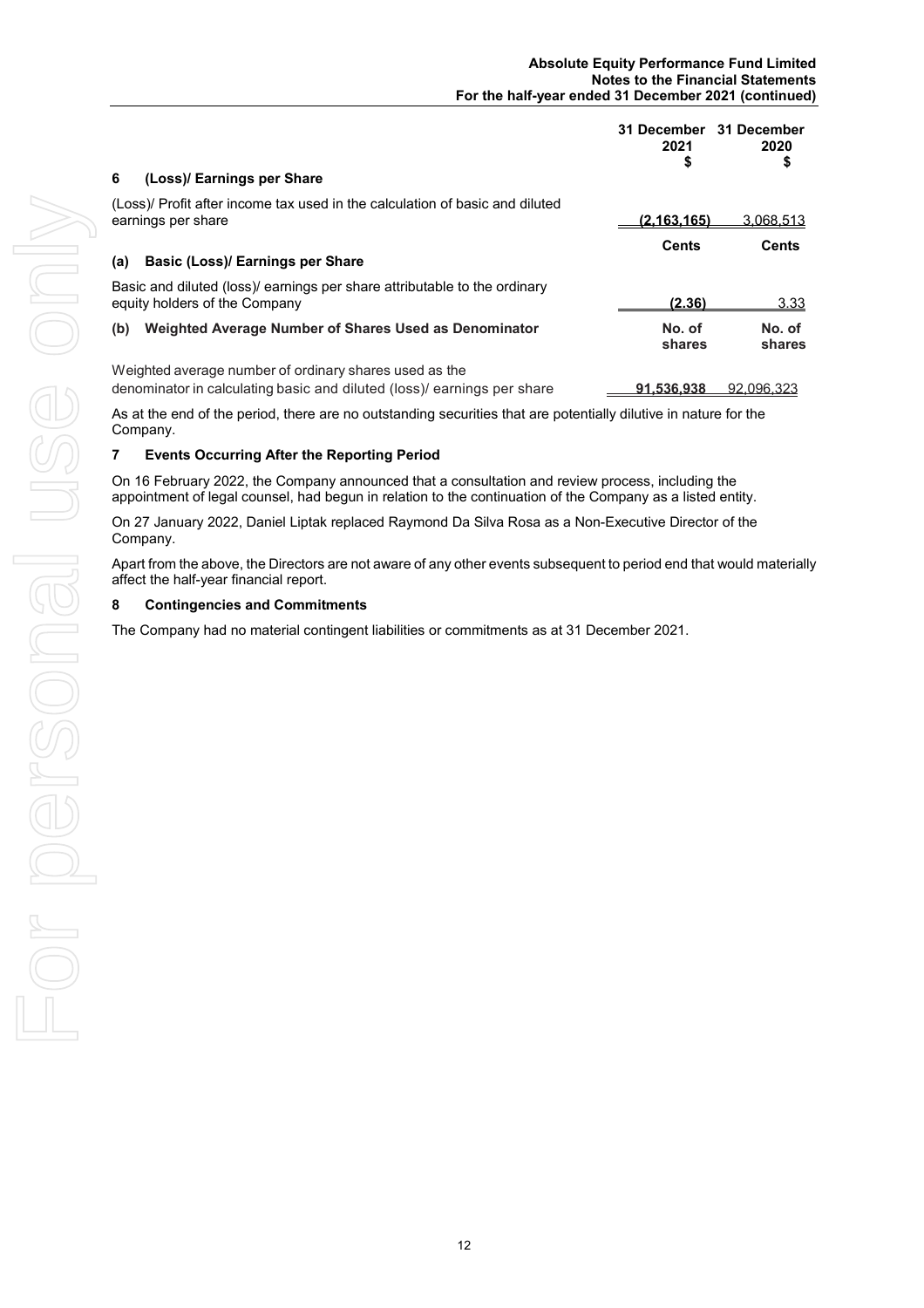# **Directors' Declaration**

In accordance with a resolution of the Directors of Absolute Equity Performance Fund Limited, the Directors of the Company declare that:

- (a) the financial statements and notes, as set out on pages 5 to 12 are in accordance with the *Corporations Act 2001* and:
	- (i) comply with Accounting Standard AASB 134 *Interim Financial Reporting,* the *Corporations Regulations 2001* and any other mandatory professional reporting requirements; and
	- (ii) give a true and fair view of the Company's financial position as at 31 December 2021 and of its performance for the period ended on that date.
- (b) In the Directors' opinion there are reasonable grounds to believe that the Company will be able to pay its debts as and when they become due and payable.

This declaration is made in accordance with a resolution of the Directors.

Marc Fisher Chairman Sydney 25 February 2022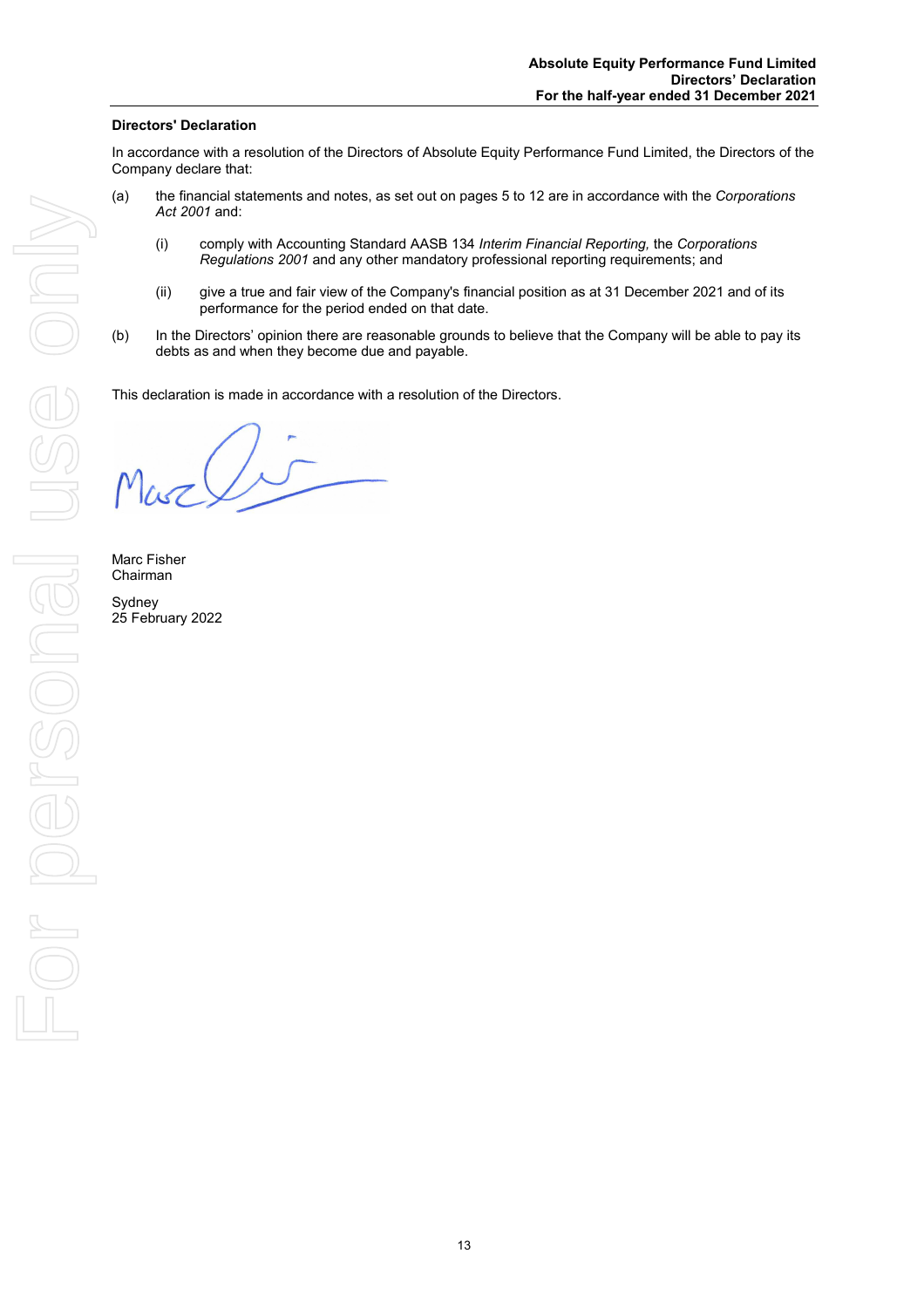

Level 16, Tower 2 Darling Park 201 Sussex Street Sydney NSW 2000

Postal Address GPO Box 1615 Sydney NSW 2001

*p.* +61 2 9221 2099 *e.* sydneypartners@pitcher.com.au

**Independent Auditor's Review Report To the Members of Absolute Equity Performance Fund Limited ABN 17 608 552 496**

# **Report on the Half-Year Financial Report**

# **Conclusion**

We have reviewed the half-year financial report of Absolute Equity Performance Fund Limited ("the Company") which comprises the statement of financial position as at 31 December 2021, the statement of comprehensive income, statement of changes in equity and statement of cash flows for the half-year ended on that date, a summary of significant accounting policies and other explanatory information, and the directors' declaration.

Based on our review, which is not an audit, we have not become aware of any matter that makes us believe that the accompanying half-year financial report of Absolute Equity Performance Fund Limited does not comply with the *Corporations Act 2001* including:

- (a) giving a true and fair view of the Company's financial position as at 31 December 2021 and of its performance for the half-year ended on that date; and
- (b) complying with Accounting Standard AASB 134 *Interim Financial Reporting* and the *Corporations Regulations 2001*.

#### **Basis for Conclusion**

We conducted our review in accordance with ASRE 2410 *Review of a Financial Report Performed by the Independent Auditor of the Entity*. Our responsibilities are further described in the *Auditor's Responsibilities for the Review of the Financial Report* section of our report. We are independent of the Company in accordance with the auditor independence requirements of the *Corporations Act 2001* and the ethical requirements of the Accounting Professional and Ethical Standards Board's APES 110 *Code of Ethics for Professional Accountants (including Independence Standards)* ("the Code") that are relevant to our audit of the annual financial report in Australia. We have also fulfilled our other ethical responsibilities in accordance with the Code.

We confirm that the independence declaration required by the *Corporations Act 2001* which has been given to the directors of the Company, would be in the same terms if given to the directors as at the time of this auditor's review report.

#### **Responsibility of the Directors for the Financial Report**

The directors of the Company are responsible for the preparation of the half-year financial report that gives a true and fair view in accordance with Australian Accounting Standards and the *Corporations Act 2001* and for such internal control as the directors determine is necessary to enable the preparation of the half-year financial report that gives a true and fair view and is free from material misstatement, whether due to fraud or error.

14



**Pitcher Partners is an association of independent firms.** An independent New South Wales Partnership. ABN 17 795 780 962. Liability limited by a scheme approved under Professional<br>Standards Legislation. Pitcher Partners is a member of the global network of Baker Tilly Internation